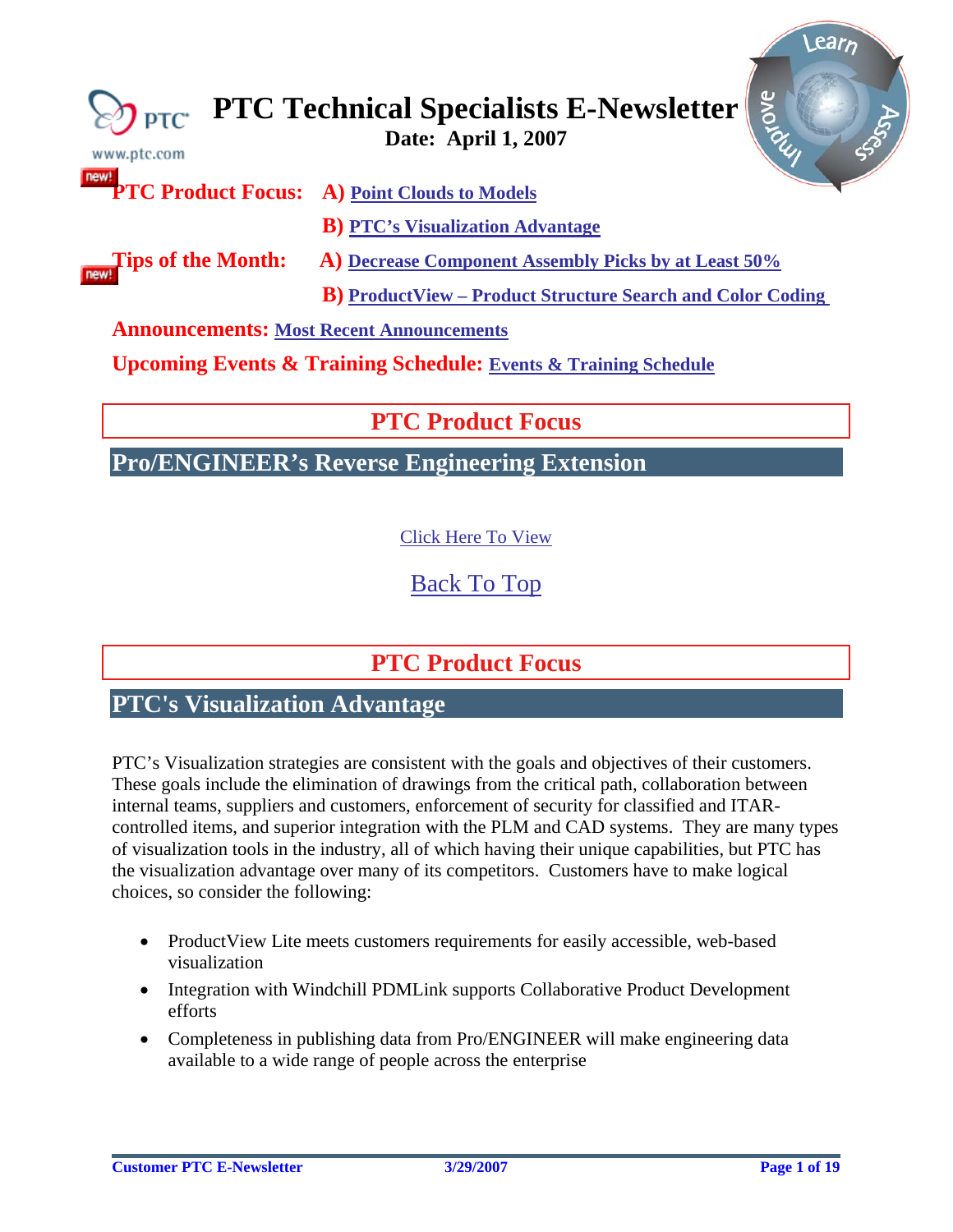## **ProductView Lite**

Customers can take advantage of their investment in Windchill PDMLink because this package includes ProductView Lite, a web based viewing tool. With ProductView Lite, users can view 3D and 2D information and other types of images, make measurements, and mark up data, all in a simple, web-based tool. This tool is installed and updated automatically by Windchill PDMLink without requiring administrators to install or maintain the tool on client computers.



ProductView Lite users also can display and control watermarks using attributes from the PLM system. It also allows PDF documents to be displayed alongside 3D and 2D data.

## **Integration with Windchill PDMLink**

Integration of visualization capabilities with the PLM system is as important as the tools itself. ProductView is an integral part of Windchill PDMLink.

Windchill Visualization Services (WVS) in Windchill PDMLink provides the following capabilities to support and improve visualization capabilities in the ProductView Clients:

- Data Preparation
- Automated Publishing of CAD models on Server
- Support for Configuration Specification
- Data Presentation
- Visualization Collection
- Support for Metadata in the viewer
- Data Administration
- Conference Scheduling and Invitation
- Watermarking
- Synchronization of Viewable with PDM Metadata

### **Data Preparation**

WVS helps users to publish information transparently as a background process using the ProductView Object Adapters in a robust publishing framework. It can be configured to publish data based on various events, such as on check-in, as part of a scheduled job (e.g.:, overnight), on demand by the user, or when a change in lifecycle state occurs. It also provides file synchronization capability, such as the ability to synchronize metadata from Windchill PDMLink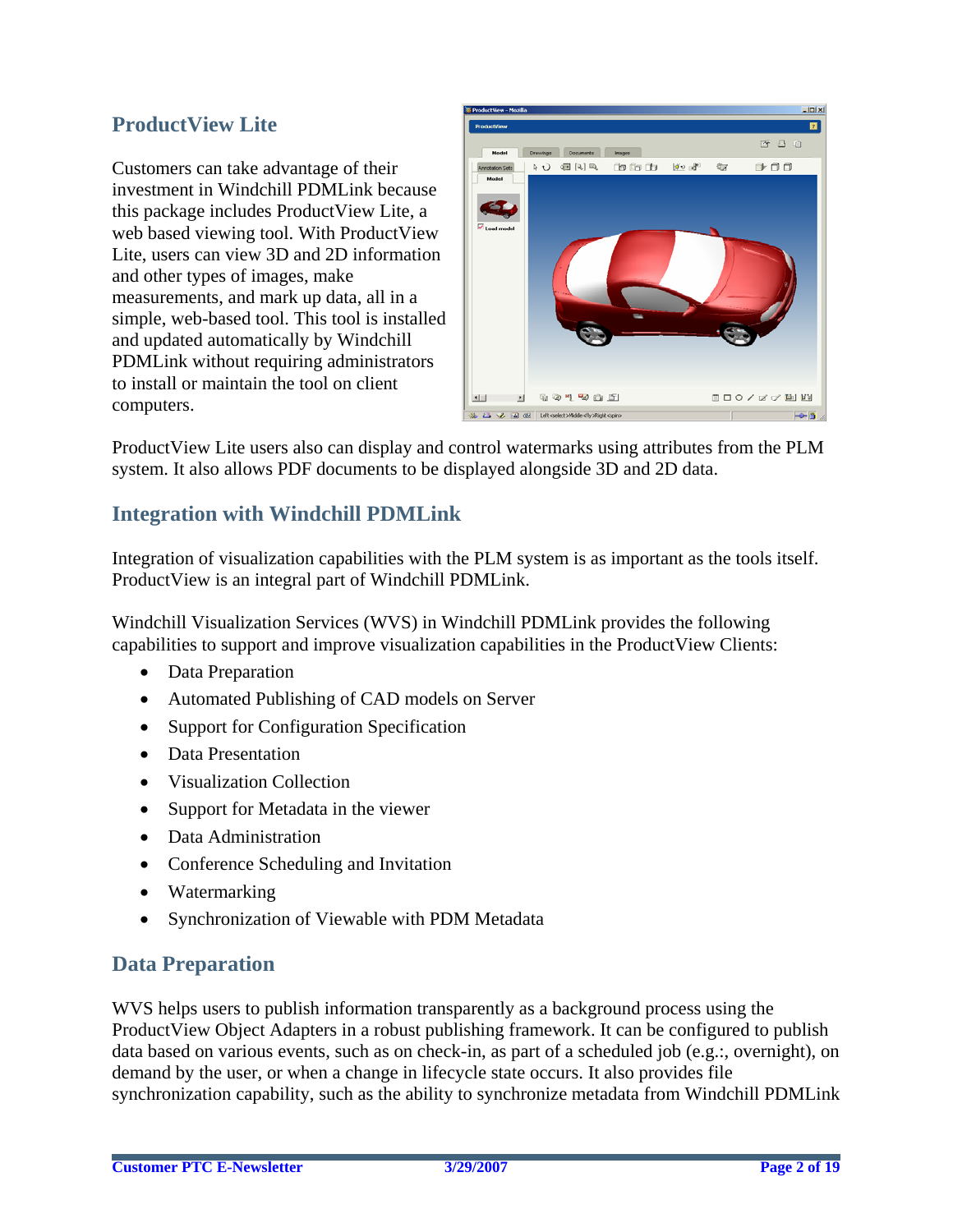used in a Pro/ENGINEER drawing so that users of the visualization tool are viewing the correct revision control frames in the drawings.



Simplified representations are correctly published by WVS and stored as groups in Windchill PDMLink for retrieval by ProductView users.

ProductView can be used to publish data based on one of several standard configuration criteria such as "latest", "baseline", and "as stored" are provided. The viewables are clearly marked regarding which baseline was used and the date and time the viewable was generated. Multiple representations for the same object are also supported. Annotations from the ProductView client are stored seamlessly from ProductView into PDMLink.

| ? <br>▽ Annotations and Groups<br>[Representations]<br>鹊<br>$\epsilon$<br>×<br>膦<br>Add to collection Refresh list Delete all<br>Add from collection |                                        |                     |         |                                       |                                               |                 |                                       |                 |
|------------------------------------------------------------------------------------------------------------------------------------------------------|----------------------------------------|---------------------|---------|---------------------------------------|-----------------------------------------------|-----------------|---------------------------------------|-----------------|
|                                                                                                                                                      | Name $\overline{z}$                    | <b>Actions</b>      |         |                                       | Description                                   | Locked By Owner | Type                                  | Last Updated    |
|                                                                                                                                                      | Modify Thickness- <mark>點 醫 圖 X</mark> |                     |         |                                       | Thickness needs to be<br>changed. See visual. | wcadmin         | wcadmin annotation<br>no copy forward | 16 Mar 04 11:19 |
| Failure Mode<br>医                                                                                                                                    |                                        | 품 제 X Failure modes | wcadmin | wcadmin annotation<br>no copy forward | 16 Mar 04 11:21                               |                 |                                       |                 |

WVS also provides the capabilities to republish assemblies if underlying parts are changed. For example, if a part were to change, Windchill PDMLink can be set up so that the parent assemblies can be republished. This ensures that the correct viewables are generated even if assembly features are used in the parent assembly.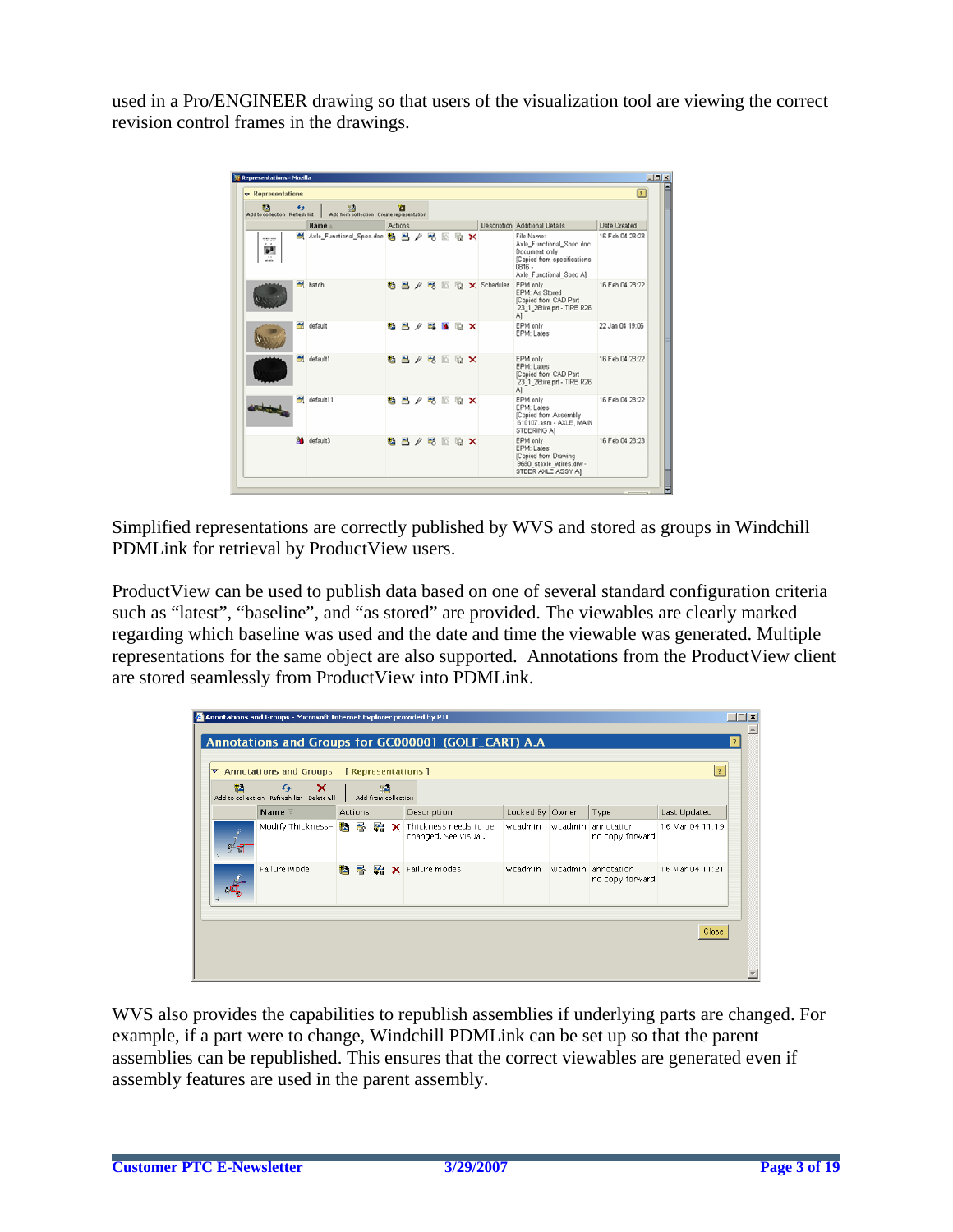### **Data Presentation**

WVS provides many capabilities that make it easier to select data to be viewed. This Windchill PDMLink service supports a "Visualization Collection"; these allow visualization data to be pasted in a clipboard and launched in ProductView. Once launched as a collection, parts can be compared; seemingly unrelated parts and documents can be viewed together, etc.

PLM attributes (metadata) are also provided to the viewer along with the viewable data so that these can be used by the visualization tool. For example, if a cost attribute is available as an attribute for a part, the ProductView can exploit this value and provide a color-coded display of the entire assembly based on cost criteria.

### **Data Administration**

WVS provides several important data administration capabilities. These include passing a watermark definition to the client. This can be exploited for Security markings based on attribute values as the viewable is prepared for display.

WVS also provides the capability to schedule an *ad hoc* or formal review session using the ProductView client. It collates the data, sends out invitations by email, and facilitates the conference by launching the client with the right data for all the participants.

| Create Meeting - Microsoft Internet Explorer provided by PTC |                              | $\Box$                                                                          |
|--------------------------------------------------------------|------------------------------|---------------------------------------------------------------------------------|
| <b>Create Meeting</b>                                        |                              | $\left  \bullet \right $ ?                                                      |
| <b>Steps</b>                                                 |                              | *Meeting Name: Failure Modes Discussion                                         |
| 1. Name and Schedule                                         |                              |                                                                                 |
| 2. Agenda                                                    |                              | POWERED                                                                         |
| 3. Participants                                              |                              | *Type: ProductView v                                                            |
| 4. Subject Items                                             |                              |                                                                                 |
| 5. Connection Information                                    |                              | *Date: 03/15/2004<br>MM/DD/YYYY                                                 |
|                                                              |                              | $*$ Time: $\boxed{9}$ $\boxed{3}$ : $\boxed{60}$ $\boxed{3}$ .<br>G am C pm EST |
|                                                              | Duration (minutes): 60       |                                                                                 |
|                                                              | * Indicates required fields. |                                                                                 |
|                                                              |                              | Cancel<br>Next  <br>Apply<br><b>Prev</b><br>10k                                 |
|                                                              |                              |                                                                                 |
|                                                              |                              |                                                                                 |
|                                                              |                              | <b>D</b> Internet                                                               |

Other administration capabilities include allowing users to control markup deletions, and to carry markups from one part iteration to another so that a complete markup history is available regardless of the part iteration.

Performance-enhancing capabilities include options to use replicated data from Windchill PDMLink replicated file vaults. This Windchill PDMLink feature places replicated data from the master vault on servers close to clusters of users; WVS can draw original data from either source when helping to create ProductView displays.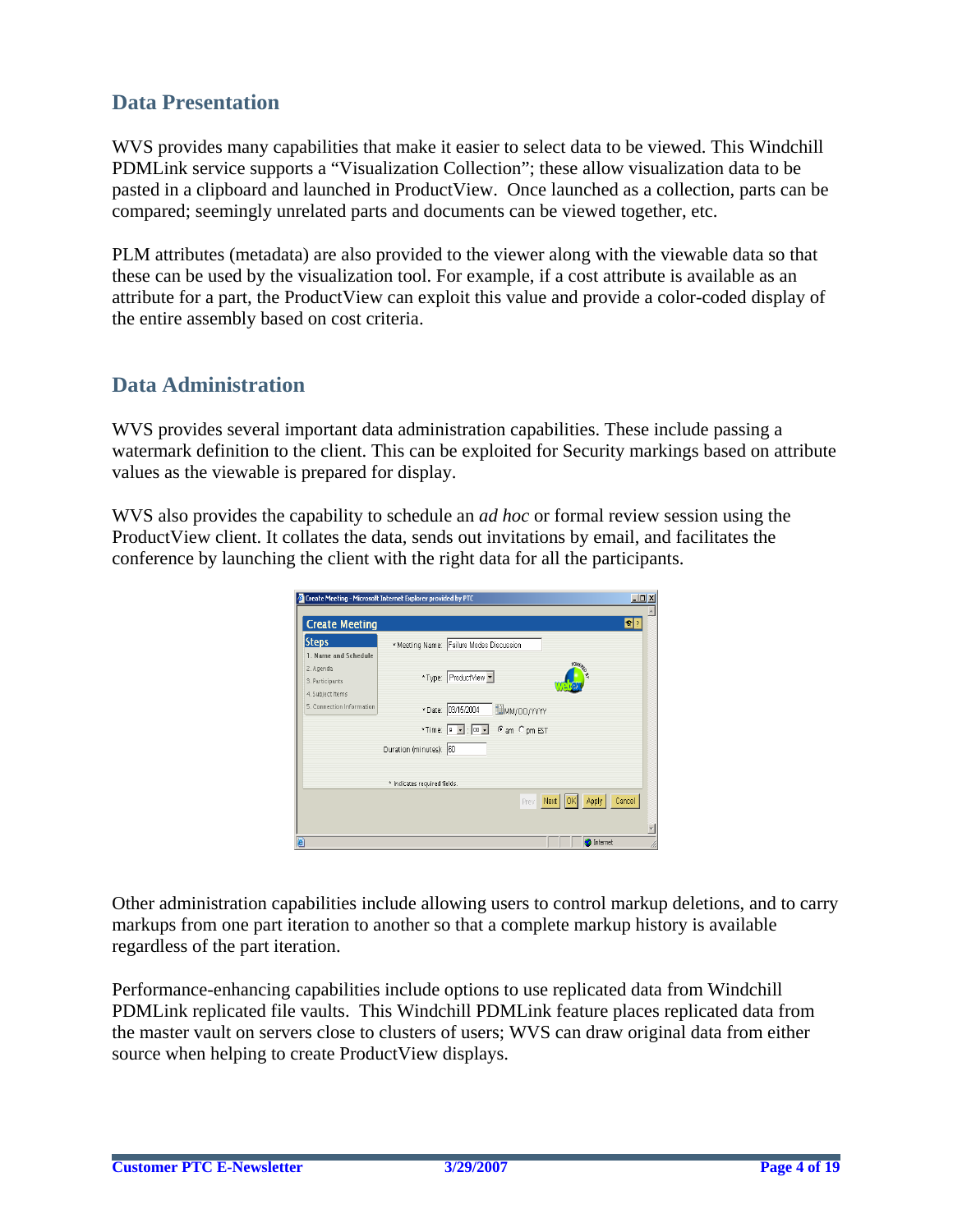## **Completeness in Publishing Data from Pro/ENGINEER**

ProductView object adapters provide robust extraction of Pro/ENGINEER data for use in ProductView. The following table shows the type of data that are available for publishing.

| <b>Entities Supported</b> | <b>Supported by</b><br>the<br>Pre/ENGINEER<br><b>Object Adapter</b> |  |  |
|---------------------------|---------------------------------------------------------------------|--|--|
| Cables                    | r                                                                   |  |  |
| Curve                     | $\mathbf{x}$                                                        |  |  |
| Datum Curve               | $\mathbf{x}$                                                        |  |  |
| Detum Face                | $\mathbf x$                                                         |  |  |
| Density                   | $\mathbf{x}$                                                        |  |  |
| <b>Dimensions</b>         | $\mathbf{x}$                                                        |  |  |
| Exploded State            | $\mathbf x$                                                         |  |  |
| Lavers                    | x                                                                   |  |  |
| Notes                     | x                                                                   |  |  |
| Parameters                | $\bf{v}$                                                            |  |  |
| Quilt                     | $\mathbf{x}$                                                        |  |  |
| Simplified Reps           | - 10                                                                |  |  |
| Skeletons                 | $\bf x$                                                             |  |  |
| Surface Finish Notes      | $\mathbf{x}$                                                        |  |  |
| Toleraneos                | $\boldsymbol{\mathbf{x}}$                                           |  |  |
| Views                     | $\bf{v}$                                                            |  |  |

In addition, the current ProE to ProductView Object Adapter (8.0M030) provides extraction of Y14.41 annotation features and layers created in [P](http://members.shaw.ca/jpeng/newsletter/PTC_Technical_Specialists_E-Newsletter_04-01-2007_enterprise.pdf)ro/ENGINEER Wildfire 2.0 & 3.0.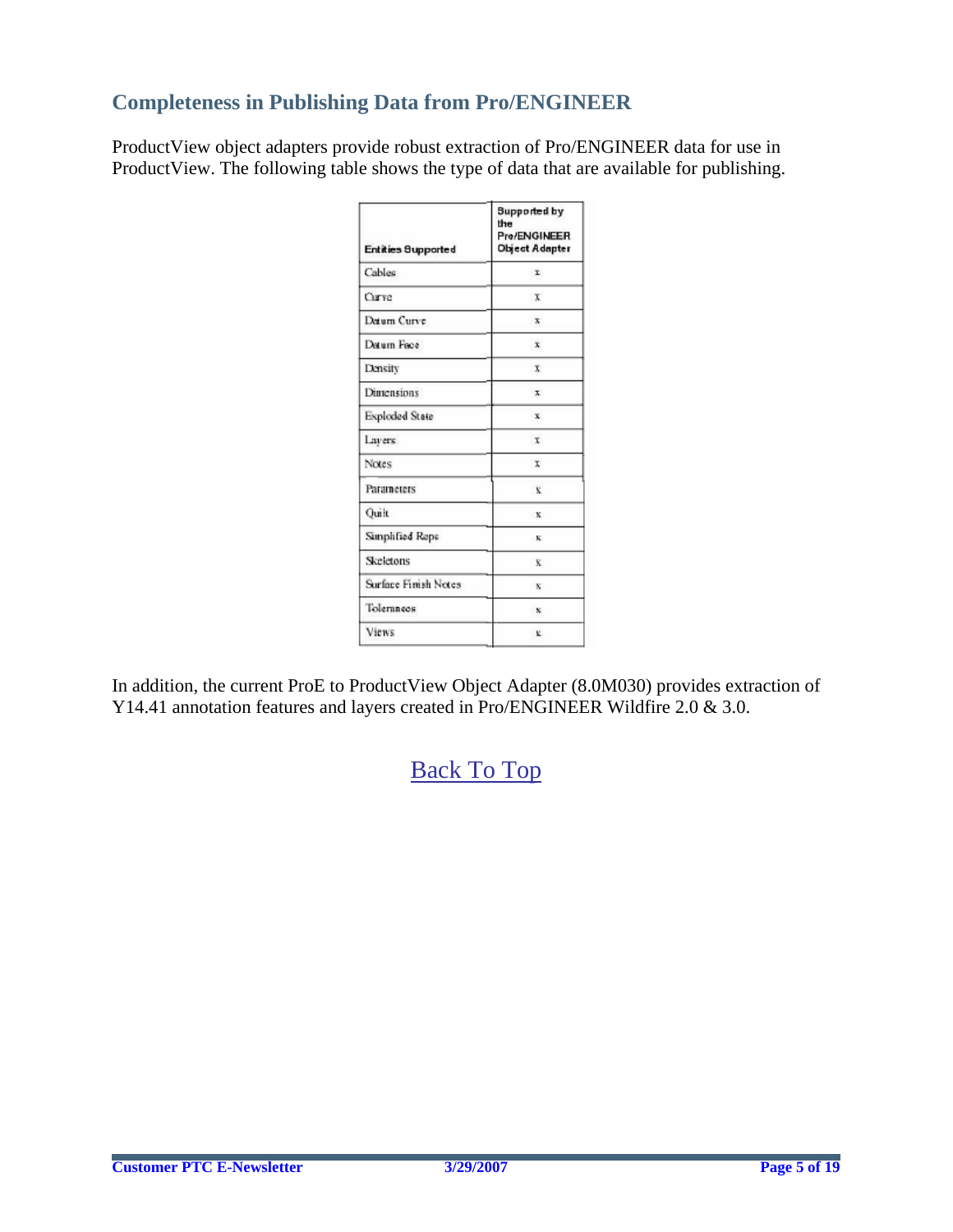# **Tips of the Month**

## <span id="page-5-0"></span>**Component Interfaces Speed Component Assembly**

П [Click Here To View](http://members.shaw.ca/jpeng/newsletter/PTC_Technical_Specialists_E-Newsletter_04-01-2007_desktop.pdf)

# [Back To Top](#page-0-0)

## **Tips of the Month**

## **ProductView – Product Structure Search and Color Coding**

ProductView Standard has 2 methods for searching for components within the product structure, Quick Find and Search Product Structure. Quick Find is on the main toolbar and allows you to quickly search for components by typing in a sub-string of the component name. The Search Product Structure tool lets you search for components based on their name, attributes, and spatial envelopes. Search queries can be saved and reused at a later time on different assemblies or product structures. Additionally, these saved queries can be used in the color coded search tool. This tool lets you perform multiple searches and display results in different colors.

In the examples that follow, we'll be using ProductView Standard Edition client in the context of PDMLink where the viewable data and attributes are stored.

#### **Quick Find**

Start by opening a product structure (.ed) file in ProductView

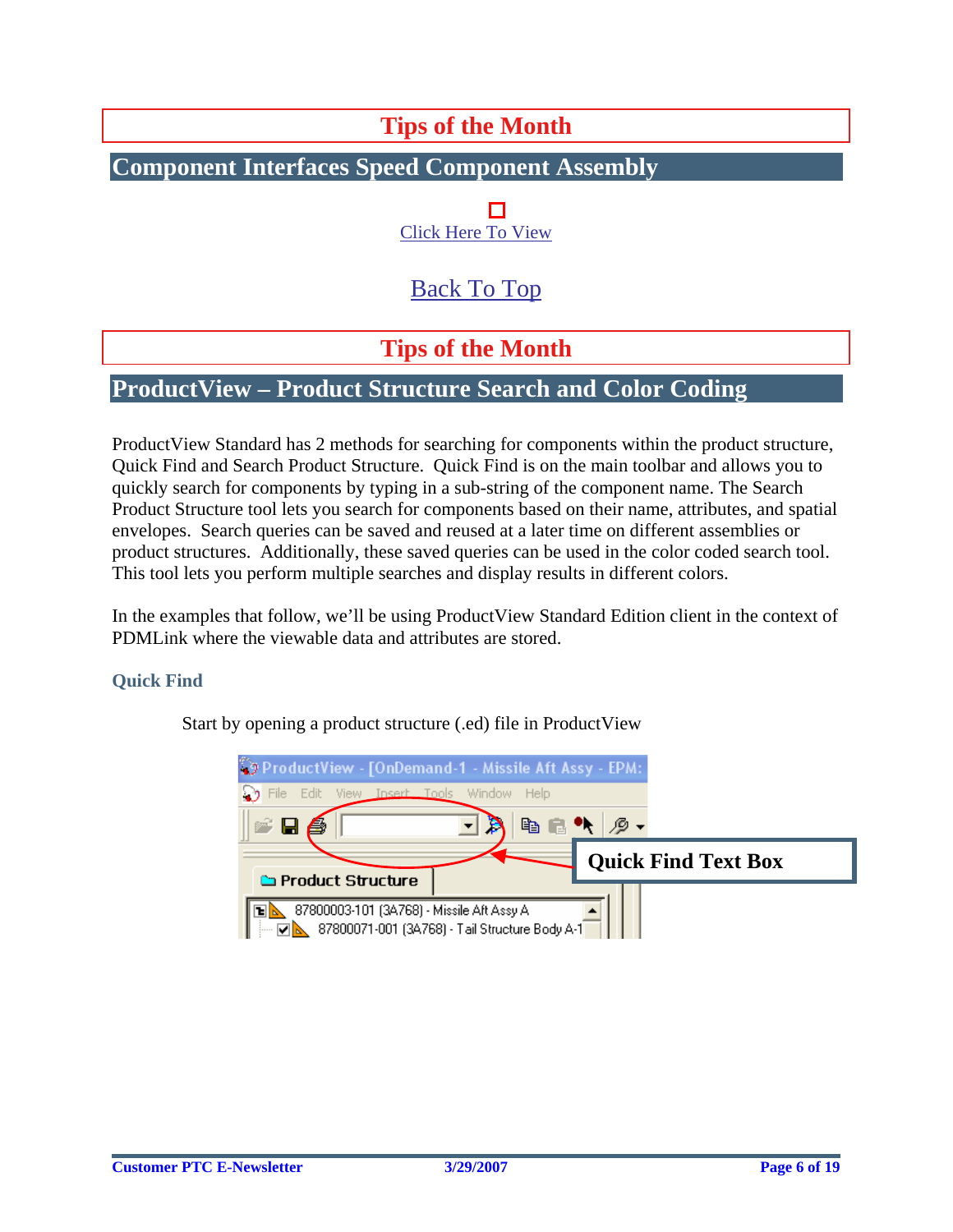To find a component or a number of components, simply type a sub-string of the component name. For example, typing the characters **aft,** would result in matches that contained that string, such as, **87800075-001 – Aft Fin Blade** and **87800074 – Aft Pivot Pin.** The results of Quick Find will appear in the Component Results pane. Using the right mouse button within that pane allows you to perform a number of operations, such as, load the results into a new 3D window or if you already have the components loaded in a 3D window, you can color code the geometry by using "Color Code All". In this case, the components will turn to a cyan color and turn all other 'non-aft' components turn to a transparent white. Example of this color coding is shown on the next page.

| ProductView - [OnDemand-1 - Missile Aft Assy - EPM: Latest in Project -                                                                                                                                                                                                                                                                                                                                                                                                                                                                                                                                                                                                                                                                                               |                                                                                            |
|-----------------------------------------------------------------------------------------------------------------------------------------------------------------------------------------------------------------------------------------------------------------------------------------------------------------------------------------------------------------------------------------------------------------------------------------------------------------------------------------------------------------------------------------------------------------------------------------------------------------------------------------------------------------------------------------------------------------------------------------------------------------------|--------------------------------------------------------------------------------------------|
| ্রু) <mark>ব্যা</mark> e Edit View Insert Tools Window Help<br>e Ba<br>龟 目<br>  aft<br>니원<br><b>þe≒ ♥   ∅ -</b>  <br>$12 - 12$                                                                                                                                                                                                                                                                                                                                                                                                                                                                                                                                                                                                                                        |                                                                                            |
| $ \times$<br><b>Co</b> Product Structure                                                                                                                                                                                                                                                                                                                                                                                                                                                                                                                                                                                                                                                                                                                              |                                                                                            |
|                                                                                                                                                                                                                                                                                                                                                                                                                                                                                                                                                                                                                                                                                                                                                                       |                                                                                            |
| 87800003-101 (3A768) - Missile Aft Assy A<br>87800071-001 (3A768) - Tail Structure Body A-1<br>87800103-001 (3A768) - Central Support Structure A-1<br>NAS0301-031 (80205) - Machine Screw, Hex Head A<br>NAS0301-031 (80205) - Machine Screw, Hex Head A<br>NAS0301-031 (80205) - Machine Screw, Hex Head A<br>п<br>NAS0301-031 (80205) - Machine Screw, Hex Head A<br>NAS0301-031 (80205) - Machine Screw, Hex Head A<br>NAS0301-031 [80205] - Machine Screw, Hex Head A<br>NAS0301-031 (80205) - Machine Screw, Hex Head A<br>NAS0301-031 (80205) - Machine Screw, Hex Head A<br>ш<br>NAS0301-031 (80205) - Machine Screw, Hex Head A<br>□ <mark>△</mark> NAS0301-031 (80205) - Machine Screw, Hex Head A<br>NAS0301-031 (80205) - Machine Screw, Hex Head A<br>国国 |                                                                                            |
| $\Box$ Files                                                                                                                                                                                                                                                                                                                                                                                                                                                                                                                                                                                                                                                                                                                                                          |                                                                                            |
| Annotations<br>ँo Reports<br>& Groups<br>∆ <sup>E</sup> Properties<br>File                                                                                                                                                                                                                                                                                                                                                                                                                                                                                                                                                                                                                                                                                            |                                                                                            |
|                                                                                                                                                                                                                                                                                                                                                                                                                                                                                                                                                                                                                                                                                                                                                                       |                                                                                            |
|                                                                                                                                                                                                                                                                                                                                                                                                                                                                                                                                                                                                                                                                                                                                                                       |                                                                                            |
|                                                                                                                                                                                                                                                                                                                                                                                                                                                                                                                                                                                                                                                                                                                                                                       | Select in Product Structure                                                                |
|                                                                                                                                                                                                                                                                                                                                                                                                                                                                                                                                                                                                                                                                                                                                                                       | Fly To All<br>Fly To Selected                                                              |
| Component Res<br>ECAD Query Re<br><b>O</b> Interference R                                                                                                                                                                                                                                                                                                                                                                                                                                                                                                                                                                                                                                                                                                             | Color Code All<br>Clear Color Coding<br>Select All of Color<br>Show Uncolored as Wireframe |
| Component                                                                                                                                                                                                                                                                                                                                                                                                                                                                                                                                                                                                                                                                                                                                                             |                                                                                            |
| 37800075-001 (3A768) - Aft Fin Blade -<br>37800070-001 (3A768) - Aft Cowling -                                                                                                                                                                                                                                                                                                                                                                                                                                                                                                                                                                                                                                                                                        | Copy                                                                                       |
| ├ 87800345-001 (3A768) - Shaft Lock Tab A                                                                                                                                                                                                                                                                                                                                                                                                                                                                                                                                                                                                                                                                                                                             |                                                                                            |
| 3 87800058-001 (3A768) - Aft Pivot Pin 3 A                                                                                                                                                                                                                                                                                                                                                                                                                                                                                                                                                                                                                                                                                                                            | New Group                                                                                  |
| ן 87800058-001 (3A768) - Aft Pivot Pin 3 A                                                                                                                                                                                                                                                                                                                                                                                                                                                                                                                                                                                                                                                                                                                            | Add to Group                                                                               |
| 37800345-001 (3A768) - Shaft Lock Tab A                                                                                                                                                                                                                                                                                                                                                                                                                                                                                                                                                                                                                                                                                                                               |                                                                                            |
| 3 87800058-001 (3A768) - Aft Pivot Pin 3 A                                                                                                                                                                                                                                                                                                                                                                                                                                                                                                                                                                                                                                                                                                                            | Add to 3D View                                                                             |
| ן 87800074-001 (3A768) - Aft Pivot Pin 2 A<br>ן 87800074-001 (3A768) - Aft Pivot Pin 2 A                                                                                                                                                                                                                                                                                                                                                                                                                                                                                                                                                                                                                                                                              | Open in New 3D View                                                                        |
| - aft Follower (3A768) - Aft Follower (3A768)                                                                                                                                                                                                                                                                                                                                                                                                                                                                                                                                                                                                                                                                                                                         |                                                                                            |
| Aft Pivot Pin A (3A768) - Aft Pivot Pin A                                                                                                                                                                                                                                                                                                                                                                                                                                                                                                                                                                                                                                                                                                                             | Select All                                                                                 |
| <mark>¨</mark> ] 87800074-001 (3A768) - Aft Pivot Pin 2 A                                                                                                                                                                                                                                                                                                                                                                                                                                                                                                                                                                                                                                                                                                             | Clear Results                                                                              |
| - 87800075-001 (3A768) - Aft Fin Blade (1                                                                                                                                                                                                                                                                                                                                                                                                                                                                                                                                                                                                                                                                                                                             |                                                                                            |
| <mark>```</mark> ] 87800072-001 (3A768) - Aft Link A                                                                                                                                                                                                                                                                                                                                                                                                                                                                                                                                                                                                                                                                                                                  | Show Paths                                                                                 |
| <u> - 87800072-001 (3A768) - Aft Link A</u>                                                                                                                                                                                                                                                                                                                                                                                                                                                                                                                                                                                                                                                                                                                           |                                                                                            |

#### **Right Mouse Button Menu**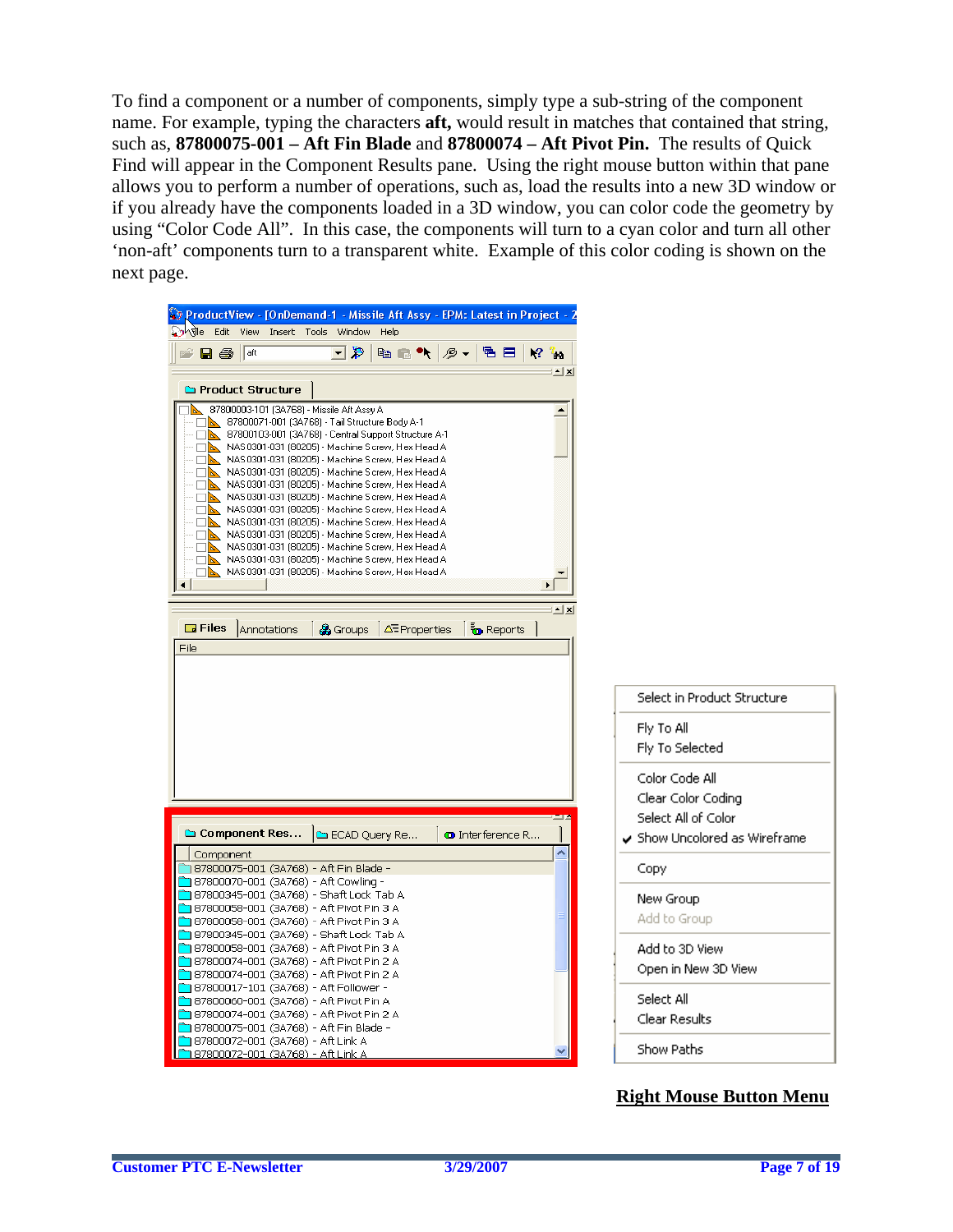#### Before Color Code All



#### After Color Code All

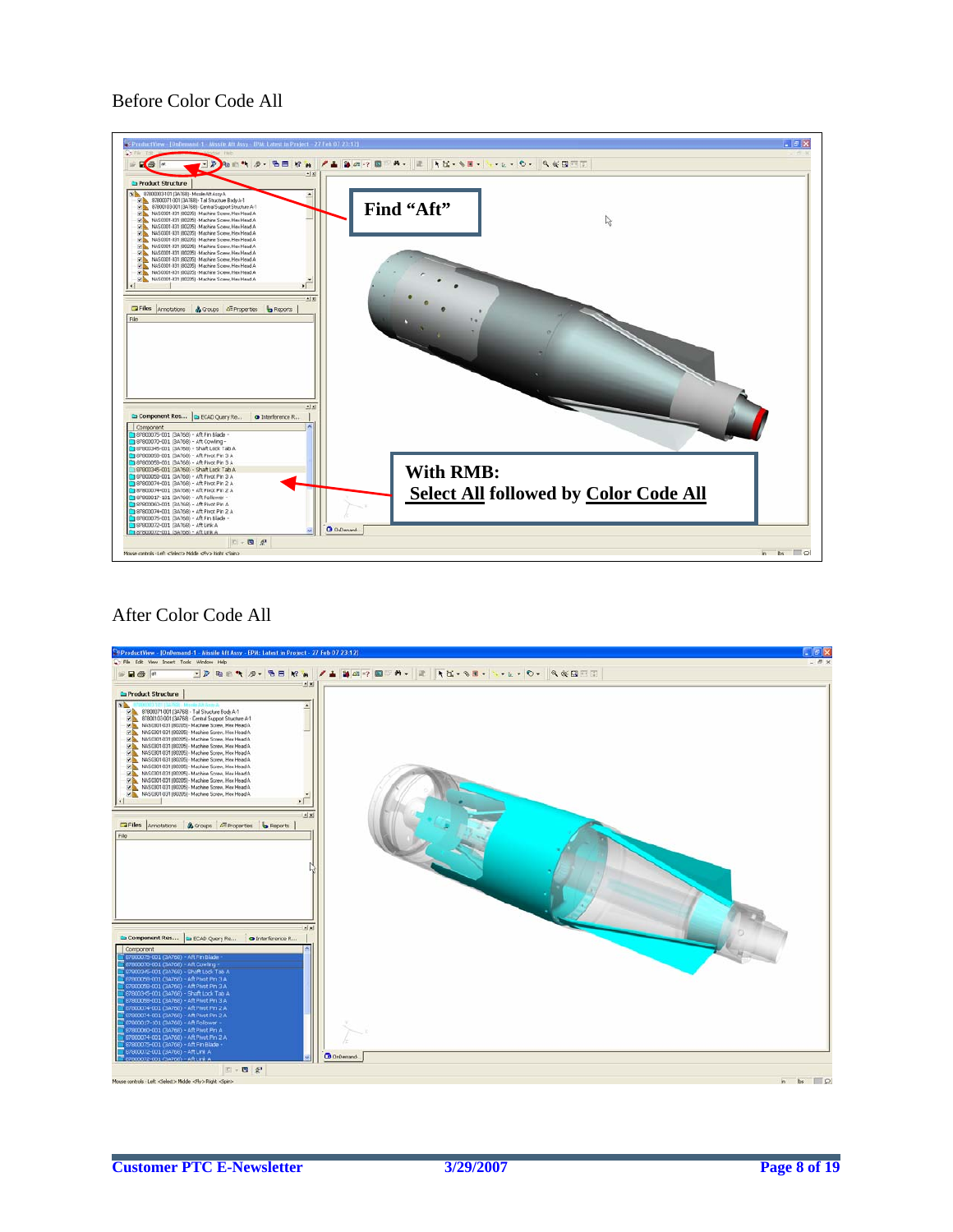### **Product Structure Search**

Use the Search Product Structure button  $\Box$  or Edit menu command to construct a query. This will display the search dialog shown below. As with Quick Find, the results of each query type appear in the Component Results pane. Descriptions of each field are in ProductView's Help Topics. Once in the Help UI, from the Index tab and type 'Search' in the text box.

As you see, the Search Product Structure interface has 3 tabs, Component, Property, and Spatial

| <b>Search Product Structure</b> |                           |             |                            |        |
|---------------------------------|---------------------------|-------------|----------------------------|--------|
| Query name                      |                           |             | Sort Names                 | Save   |
| Search against                  | all components            |             |                            | Delete |
| Do query of type                |                           |             |                            |        |
| Component                       | Property                  | Spatial     |                            |        |
| Name                            | $\boldsymbol{\mathsf{x}}$ |             |                            |        |
| Loaded in 3D View               | <b>C</b> Don't Care       | Only Loaded | <b>Only Unloaded</b><br>C. |        |
| $\triangledown$ Ignore case     |                           |             |                            |        |
| Multi-line                      |                           |             |                            |        |
| <b>Run</b>                      | Reset                     | Cancel      |                            | Help   |

- Component Similar to Quick Find, you can search for components by typing a wild carded sub-string of a component name. The main difference is, with this UI, you can nest queries using the Multi-line option, highlighted in yellow.
- Property Allows you to search for components based on their Property name and/or value of a property.
- Spatial The Spatial tab allows you to search for components within a physical distance, or range, from the component bounding box, or a center point in a sphere.

The process for creating, executing, and saving queries is simply done by, first, writing the query, execute by selecting the 'Run' button, and if the query is to be re-used, type the name of query in the 'Query name' text box and selecting the 'Save' button.

The following will show examples of:

- 1. Using the 'Property' tab to search for components with a material property and value of 'Stainless\_Steel'.
- 2. Display the results graphically
- 3. Saving a query
- 4. Re-use of saved queries in the Color Coded Search tool

.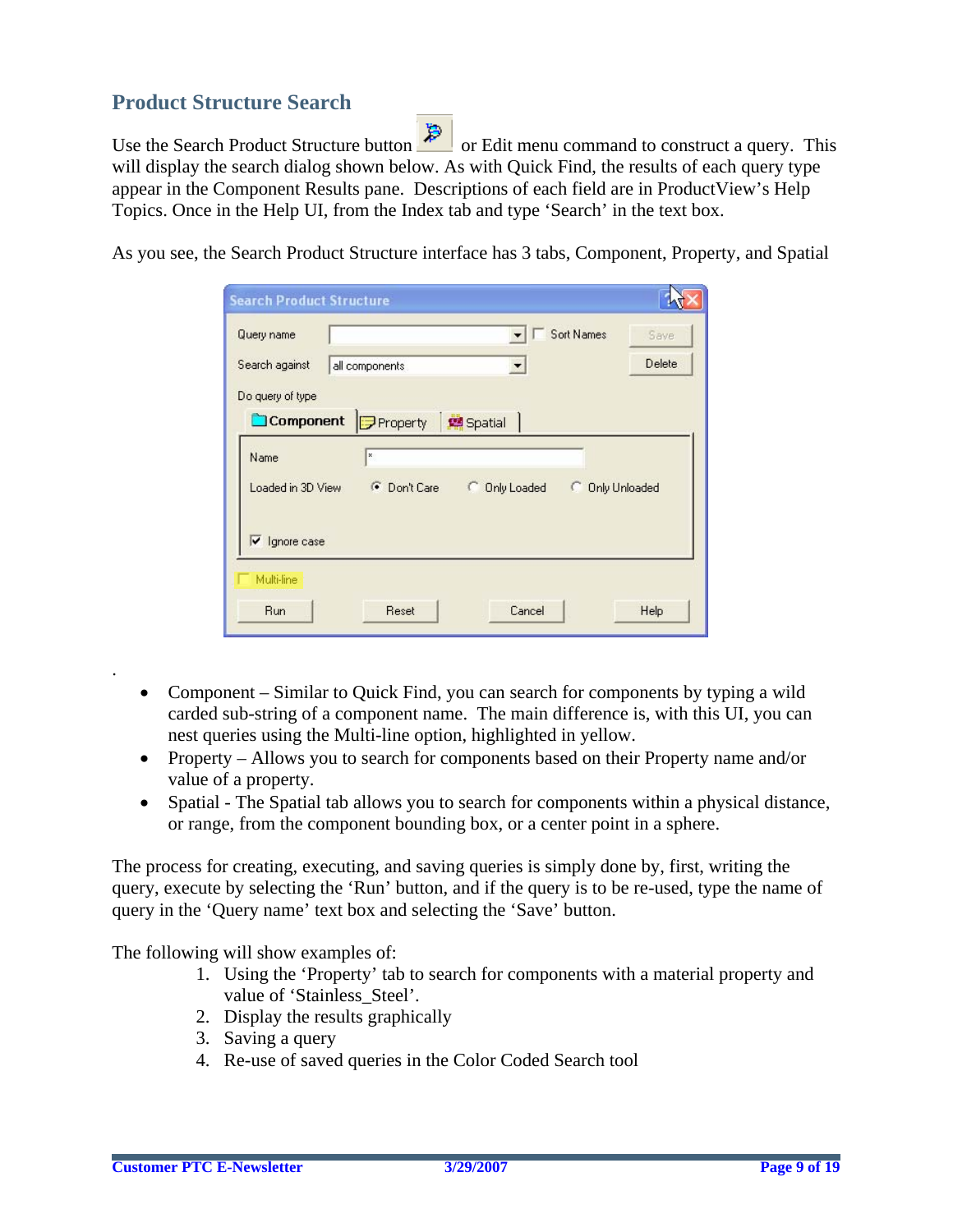First, the name field drop-down list in the property tab is a runtime list of all properties that exist in the product structure. You can type the name of the property, but it's much better to use the drop-down list to avoid typing errors.

Assuming you have a product structure opened in ProductView, write a query to find all Stainless Steel parts in the assembly.

|                                                                                                                                 | 1. Select a property from the<br>Name drop-down list, such as<br>'ptc_material_name'                                                       |
|---------------------------------------------------------------------------------------------------------------------------------|--------------------------------------------------------------------------------------------------------------------------------------------|
| <b>Search Product Structure</b><br>Query name                                                                                   | Sort Naryes<br>Save                                                                                                                        |
| Search against<br>all components<br>Do query of type<br><b>Property</b>   端 Spatial<br>Component                                | Delete                                                                                                                                     |
| ptc_material_name<br>Name<br>Which is $\ $ like $\  \mathbf{v} \ $<br>C Value<br>C Property<br>$\sqrt{\phantom{a}}$ Ignore case | Property sets to search<br>Properties<br>Stainless_Steel<br>WindebillEPM<br><b>PROE Parameters</b><br>WindchillPart<br>⊕ All<br>C Selected |
| Multi-line<br>Run<br>Reset                                                                                                      | Help<br>Cancel                                                                                                                             |
| 3. Select the 'Run'                                                                                                             | 2. Type a value of the property. You<br>can use wildcards (*). In this case we're<br>looking for Stainless Steel parts.                    |

**Results shown on next page.**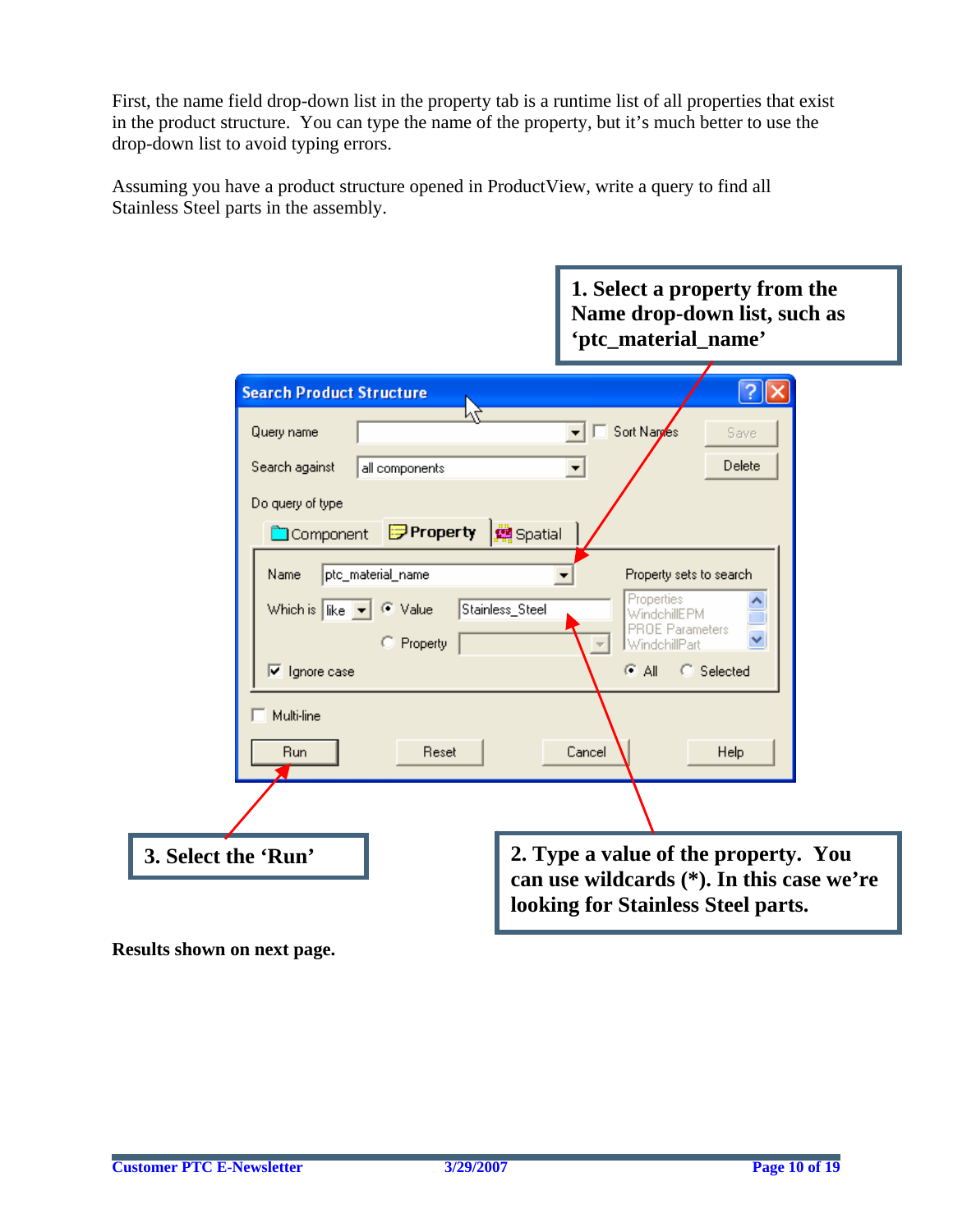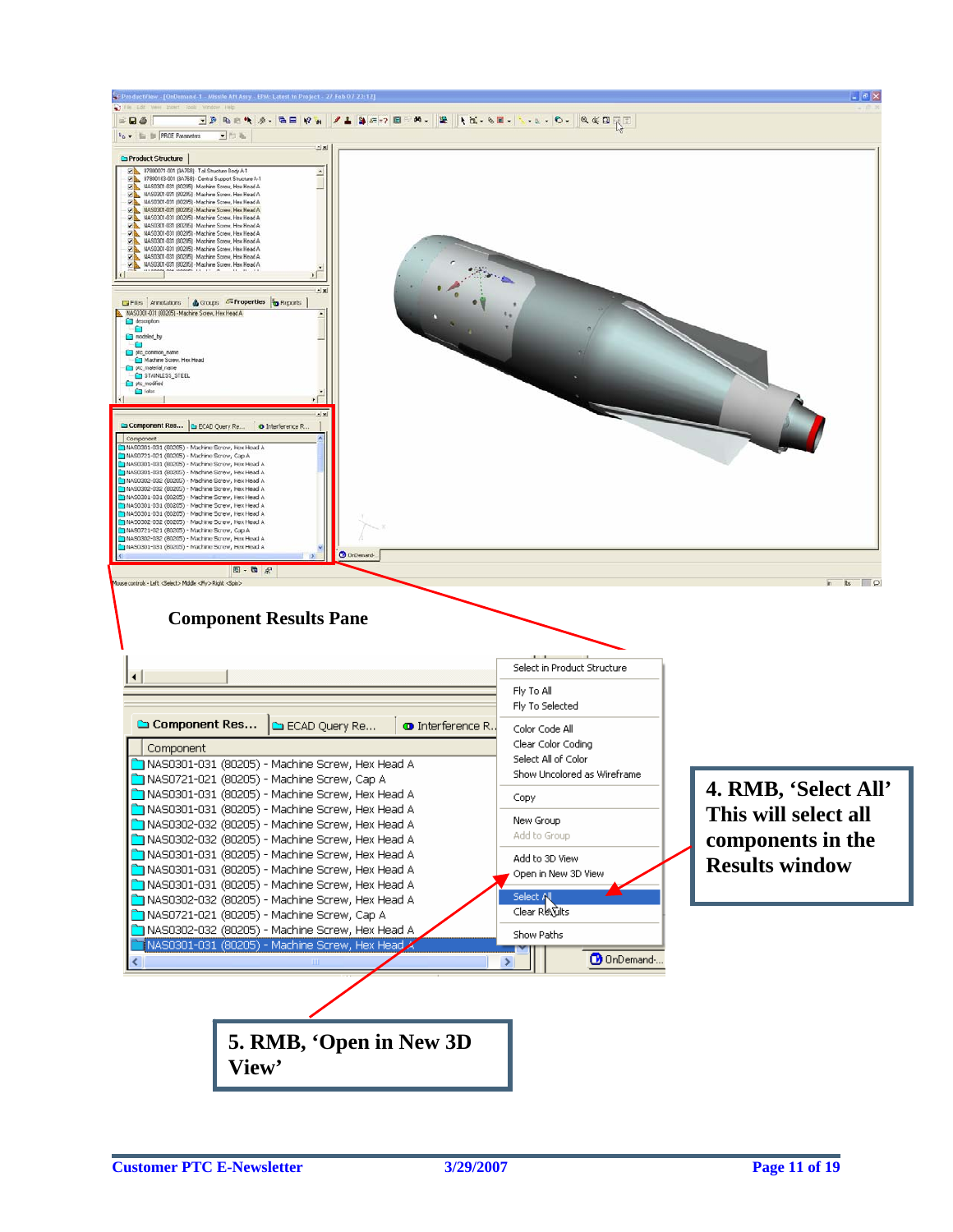Results of the above query shown graphically

| 24 ProductView - [OnDemand-1 - Missile Aft Assy - EPM: Lafest in Project - 27 Feb 07 23:12 : 2]<br>The Edit Your Insert Tools Annotation Window Help |                       | $\mathfrak{a}$ | $-10^{1}$ X   |
|------------------------------------------------------------------------------------------------------------------------------------------------------|-----------------------|----------------|---------------|
| $= 7.4$                                                                                                                                              |                       |                |               |
| Pp - Bu BF PROE Parameters<br>当びる                                                                                                                    |                       |                |               |
| 上出                                                                                                                                                   |                       |                |               |
| <b>Ca</b> Product Structure                                                                                                                          |                       |                |               |
| 87800071-001 (3A768) - Tail Structure Body A-1<br>$\blacktriangle$                                                                                   | 设                     |                |               |
| 87800103-001 (3A768) - Central Support Structure A-1                                                                                                 | a                     |                |               |
| MAS0301-031 (80205) - Machine Screw, Hex Head A<br>MAS 0301-031 (00205) - Machine Screw, Hex Head A                                                  | U)                    |                |               |
| MA NAS0301-031 (80205) - Machine Screw. Hex Head A                                                                                                   | ih.                   |                |               |
| MAS 0301-031 (80205) - Machine Screw, Hex Head A                                                                                                     | ×.                    |                |               |
| MA: NAS0301-031 (80205) - Machine Screw, Hex Head A<br>MAS0301-031 (90205) - Machine Screw. Hex Head A                                               | 整                     |                |               |
| MA NAS0301-031 [80205] - Machine Screw, Hex Head A.                                                                                                  | 圖                     |                |               |
| NAS0301-031 (80205) Machine Screw, Hex Head A.                                                                                                       |                       |                |               |
| MAS 0301-031 (00205) - Machine Screw, Hex Head A<br>MAS0301-031 (80205) - Machine Screw, Hex Head A                                                  | N                     |                |               |
| MAS0301-031 (80205) - Machine Screw, Hex Head A                                                                                                      | $\bullet$             |                |               |
|                                                                                                                                                      | Ø                     |                |               |
|                                                                                                                                                      | $\Box$                |                |               |
| al xi                                                                                                                                                | $\circ$               |                |               |
| <b>Exities</b> Amotations & Groups A <sup>T</sup> Properties <b>b</b> Reports                                                                        | $\mathbb{P}$          |                |               |
|                                                                                                                                                      | $\approx$             |                |               |
|                                                                                                                                                      | ă.                    |                |               |
|                                                                                                                                                      | 2                     |                |               |
|                                                                                                                                                      | ş.                    |                |               |
|                                                                                                                                                      | IJ.                   |                |               |
|                                                                                                                                                      |                       |                |               |
|                                                                                                                                                      |                       |                |               |
|                                                                                                                                                      |                       |                |               |
| $\left  \cdot \right $                                                                                                                               |                       |                |               |
| al st                                                                                                                                                |                       |                |               |
| Component Res C ECAD Quary Re<br><b>O</b> Interference R                                                                                             |                       |                |               |
| Component                                                                                                                                            |                       |                |               |
| NAS0301-031 (80205) - Machine Screw, Hex Head A                                                                                                      |                       |                |               |
| N450721-021 (80205) - Machine Screw, Cap A                                                                                                           |                       |                |               |
| NAS0301-031 (80205) - Machine Screw, Hex Head A                                                                                                      |                       |                |               |
| NAS0301-031 (90205) - Machine Screw, Hex Head A<br>NAS0302-032 (80205) - Machine Screw, Hex Head A                                                   |                       |                |               |
| N450302-032 (80205) - Machine Screw, Hex Head A                                                                                                      |                       |                |               |
| N4S0301-031 (80205) - Machine Screw, Hex Head A                                                                                                      |                       |                |               |
| NAS0301-031 (80205) - Machine Screw, Hex Head A                                                                                                      |                       |                |               |
| NAS0301-031 (80205) - Machine Screw, Hex Head A<br>NAS0302-032 (00205) - Machine Strew, Hex Head A                                                   |                       |                |               |
| NAS0721-021 (80205) - Machine Screw, Cap A                                                                                                           |                       |                |               |
| NAS0302-032 (B0205) - Machine Screw, Hex Head A                                                                                                      |                       |                |               |
| NAS0301-031 (B0205) - Machine Screw, Hex Head A                                                                                                      | O OrDenand O OrDemand |                |               |
| $\rightarrow$                                                                                                                                        |                       |                |               |
| □→ 四 史                                                                                                                                               |                       |                |               |
| Mouse controls - Left <select> Middle <fly> Right <spin></spin></fly></select>                                                                       |                       |                | in the $\rho$ |
|                                                                                                                                                      |                       |                |               |
|                                                                                                                                                      |                       |                |               |
|                                                                                                                                                      |                       |                |               |

Now, let's save the query. Select the Search Product Structure button  $\mathbb{R}$  again. By default, if you have run a query and by reopening the Search window, will display the last query, shown in yellow.

| Search against                   | all components    |                 |               |                                         | Delete     |
|----------------------------------|-------------------|-----------------|---------------|-----------------------------------------|------------|
| Do query of type                 |                   |                 |               |                                         |            |
| Component                        | Property          | Spatial         |               |                                         |            |
| Name                             | ptc_material_name |                 |               | Property sets to search                 |            |
| Which is $\ $ ike $\mathbf{v}\ $ | ← Value           | Stainless_Steel |               | Properties<br>WindchillEPM              |            |
|                                  | C Property        |                 | $\mathcal{H}$ | <b>PROE Parameters</b><br>WindchillPart |            |
| $\triangledown$ Ignore case      |                   |                 |               | $\epsilon$ All                          | C Selected |

Type the name of the query in the Query name text box, followed by Save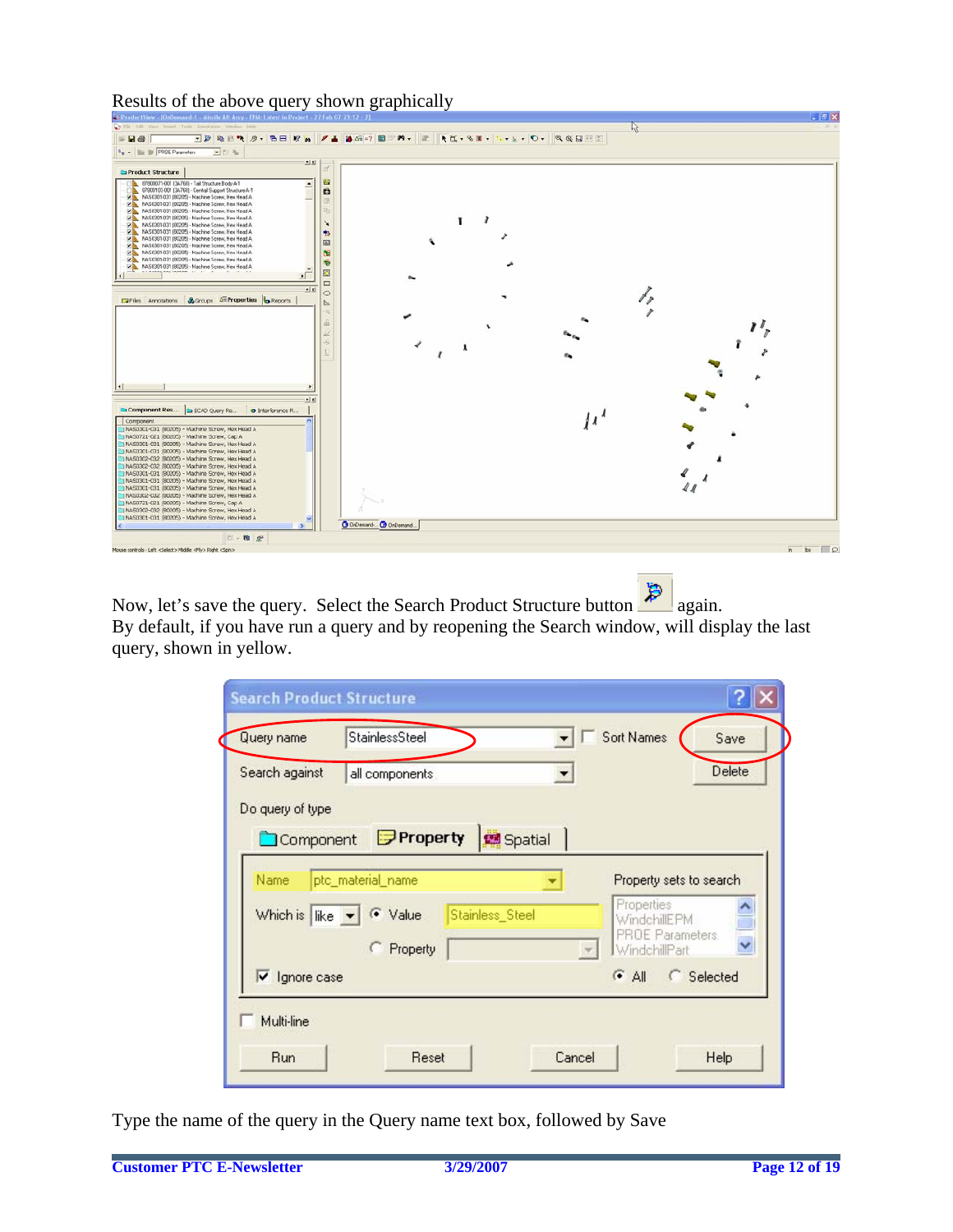## **Saved Query Re-use and Color Coded Search**

As mentioned earlier, saved queries can be reused in the Color Coded Search tool. As with Search Product Structure, color coded searches can be saved as well. The Color Coded Search tool is activated from the Edit drop-down menu, Color Coded Search.

|                             | ProductView - [OnDemand-1 - Missile Aft Assy - EPM; Latest in Project - 27 Feb 07 23:12] |              |     |                               |                   |                      |                                           |
|-----------------------------|------------------------------------------------------------------------------------------|--------------|-----|-------------------------------|-------------------|----------------------|-------------------------------------------|
|                             | Tile Edity View Insert Tools Interference Annotation Window Help                         |              |     |                               |                   |                      |                                           |
| e? E                        | đb.                                                                                      | $Ctr$ H $X$  | י פ | <b>骨 E</b> Color Coded Search |                   |                      | $\sqrt{2}$                                |
|                             | le Copy                                                                                  | Ctrl+C       |     |                               |                   |                      |                                           |
| $\frac{D}{2}$ $\rightarrow$ | <b>R</b> Paste                                                                           | Ctrl+V       |     | Query Name                    |                   | $\blacktriangledown$ | <b>Save</b>                               |
|                             | $\times$ Delete                                                                          | Del          |     |                               | $\Box$ Sort names |                      | Delete                                    |
|                             | <b>Co</b> Pr <b>Read</b> Rename                                                          |              |     |                               |                   |                      |                                           |
|                             | िथ <sup>1</sup> Properties                                                               | Alt+Enter    |     | Assign queries to colors-     |                   |                      |                                           |
| ▽<br>ᢦ                      | Component                                                                                |              |     | C Custom                      | $C$ Named         |                      | 日息                                        |
| $\overline{\mathbf{v}}$     | Select                                                                                   |              |     | C Custom<br>े।                | $\cap$ Named      |                      | $\Xi$ 2                                   |
| ☑<br>⊽                      | P Coordinate Frames                                                                      |              |     | C Custom<br>m                 | $\cap$ Named      |                      | $\frac{1}{2}$<br>$\overline{\mathcal{A}}$ |
| ⊽                           | <b>do</b> Eind                                                                           | Ctrl+F       |     | Custom                        | $\cap$ Named      |                      | $\Rightarrow$<br>$\mathbf{v}$             |
| ⊽<br>⊽                      | ଲେ Find Next                                                                             | F3           |     | লি।                           |                   |                      |                                           |
| ▽                           | <b>A</b> Find Previous                                                                   |              |     | C Custom                      | $C$ Named         |                      | $\Xi$ 2                                   |
| ✓                           | Replace                                                                                  | Ctrl+H       |     | C Custom                      | $C$ Named         |                      | $\overline{\Xi}$ )                        |
| $\Box$                      | Search Product Structure                                                                 | Ctrl+Shift+F |     |                               |                   |                      |                                           |
|                             | ိုင္ပ်ိဳ Color Coded Search                                                              | Ctrl+Shift+C |     | Matched in multiple queries:  | <b>P3</b>         |                      |                                           |
| $\left  \cdot \right $      | <b>Advanceur</b>                                                                         |              |     |                               |                   |                      |                                           |
|                             | Preferences                                                                              |              |     | <b>Run</b>                    | Reset             | Cancel               | Help                                      |

Notice that you have up to 6 colors to use. Also notice the radial buttons, Custom and Named. By picking the Custom radial, this opens the Search Product Structure tool, where you can create a new query. The Named radial button activates the adjacent drop-down list where you choose a previously saved query created via Search Product Structure. .

| <b>Radial Buttons</b>   | <b>Color Coded Search</b>    | $\boxed{?} \times$                               |                                |
|-------------------------|------------------------------|--------------------------------------------------|--------------------------------|
|                         | Query Name                   | ᅬ<br>Save                                        |                                |
|                         | Sort names                   | Delete                                           |                                |
|                         | Assign queries to colors     |                                                  |                                |
|                         | <b>C</b> Named<br>C Custom   | $\blacktriangleright$<br>N<br>nE                 | <b>Available Saved Queries</b> |
|                         | C Custom<br>$\bigcap$ Named  | 191_Beryllium_Aluminum_Alloy<br>Titanium         |                                |
|                         | C Custom<br>C Named          | AL6061<br>$\ddot{\mathbb{P}}$<br>Stainless_Steel |                                |
| <b>Available Colors</b> | C Custom<br>$C$ Named        | $\frac{1}{2}$<br>$\mathbf{v}$                    |                                |
|                         | ो<br>C Custom<br>C Named     | $\frac{1}{\mathcal{M}}$<br>$\mathbf{v}$          |                                |
|                         | C Custom<br>$C$ Named        | $\ddot{\Xi}$<br>회                                |                                |
|                         |                              |                                                  |                                |
|                         | Matched in multiple queries: | <b>E3</b>                                        |                                |
|                         | Run.<br>Reset                | Help<br>Cancel                                   |                                |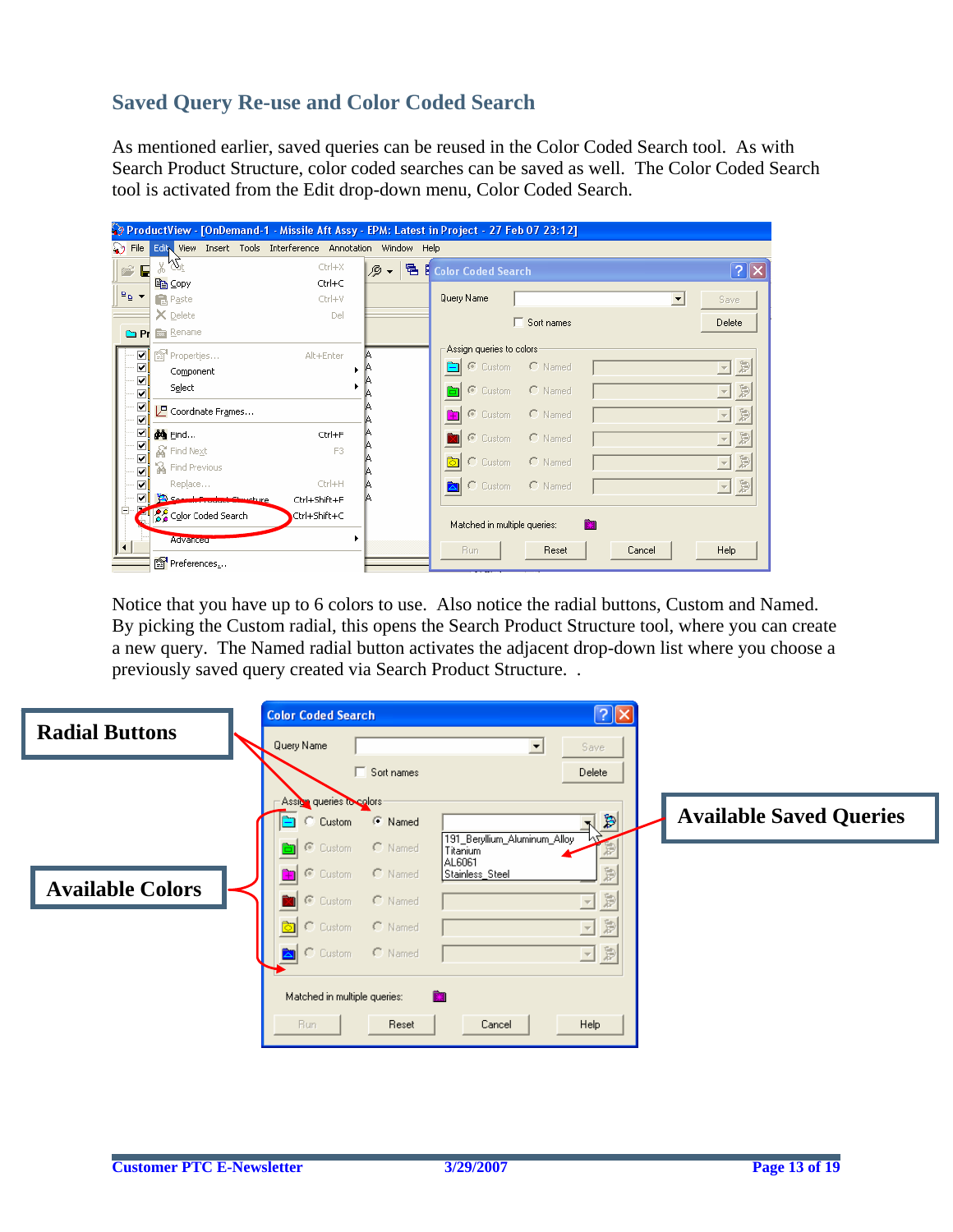The following is an example of using 4 saved queries (for different materials) and reflecting those colors onto the displayed geometry.



#### Image before running the query

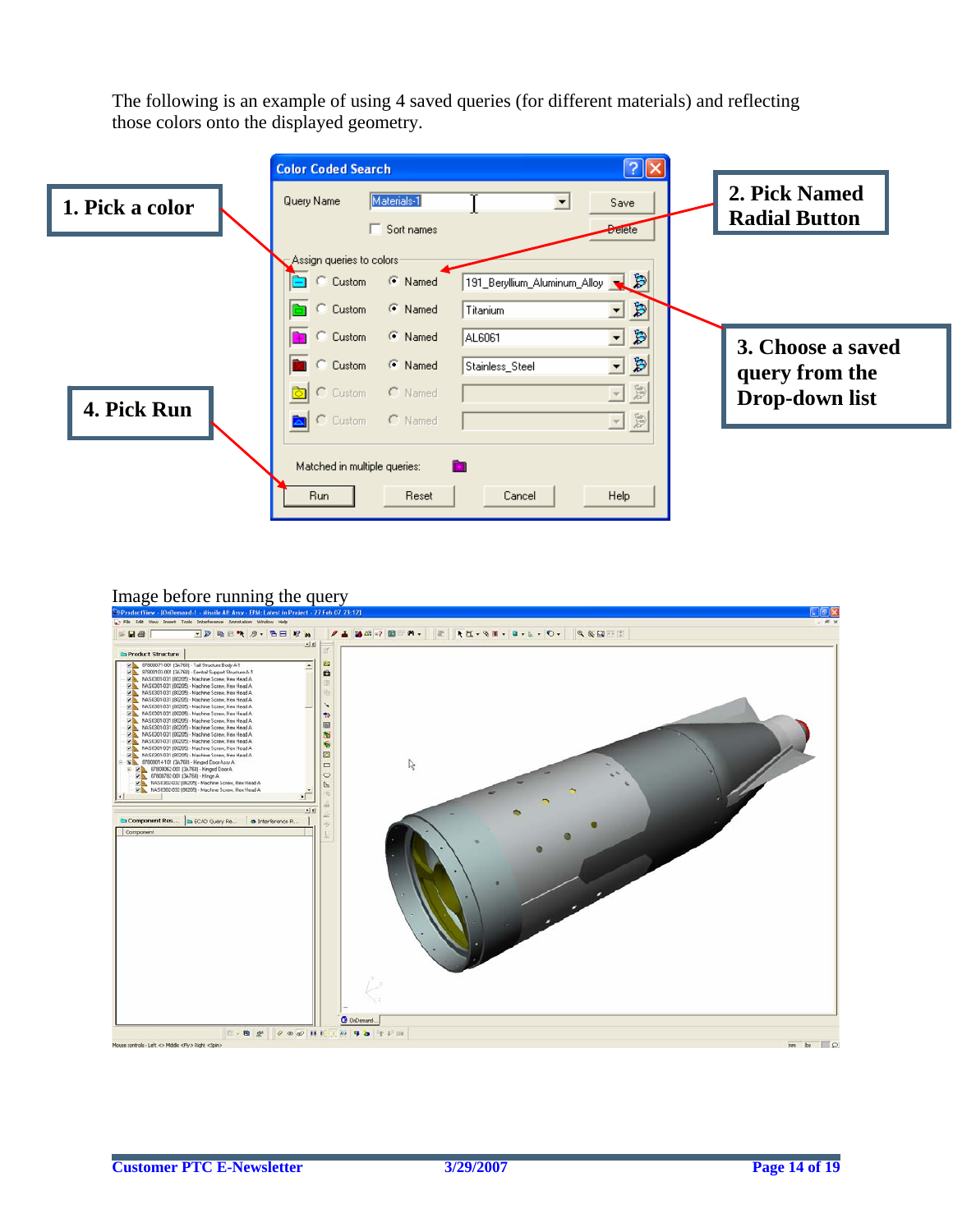The results appear in the Component Results pane (lower left). Notice that each node symbol is color coded (per the query).

To reflect the colors on the geometry, do the following:

- 1. In the Component Results pane, RMB > Select All
- 2. RMB again > Color Code All

Color Code All not only changes the color of the geometry but also color codes the product structure tree.



To clear the color codes, RMB > Clear Results or Clear Color Coding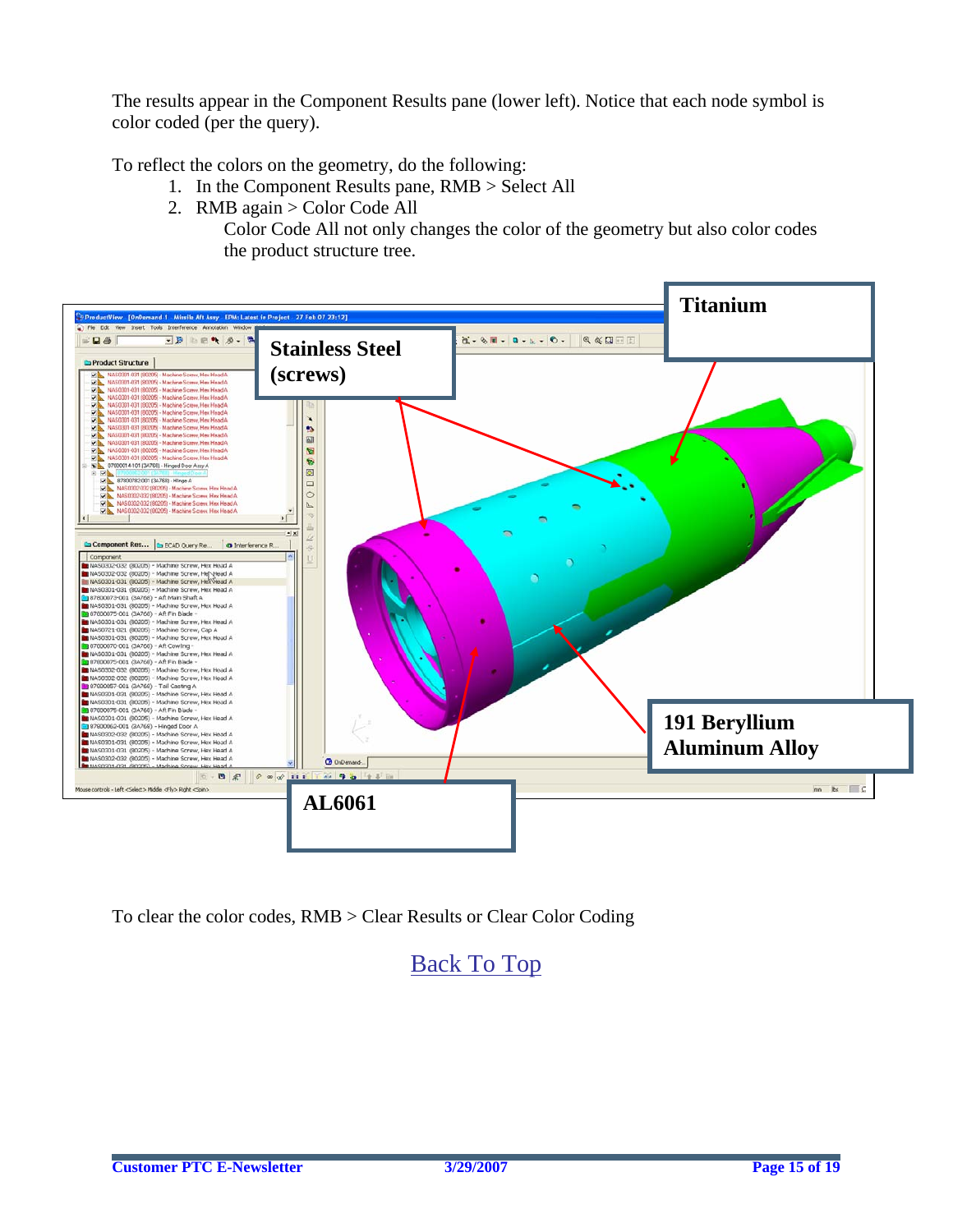## **Announcements**

#### <span id="page-15-0"></span>Educational Resource Library

Learn things you always wanted to do - but didn't know you could.

This one stop educational resource library will help you learn more about PTC Solutions and provide you with technical materials developed by the product experts to help you become more productive.

Get tutorials, how-to videos and expert advice for:

- **Pro/ENGINEER** 
	- **EXECONCEPT** Conceptual and Industrial Design
	- **•** Detailed Design
	- **Simulation/Analysis**
	- Production
	- **Design Collaboration**
- Windchill PDMLink
- Windchill ProjectLink
- Pro/INTRALINK
- PTC Online Tools

Check out the [Educational Resource Library](http://www.ptc.com/community/proewf/newtools/tutorials.htm) today.

#### PTC Tips & Techniques Newsletter Archives

Miss an issue! Can't find that awesome technique you read about? Fear not, you can click on the link below and go through our Customer PTC E-Newsletter archives.

#### [Click Here To Access](http://www.ptc.com/carezone/archive/index.htm)

It's better than finding the Covenant of the Ark!

#### PTC Tips & Techniques Webcasts: Work Smarter. Not Harder.

Click below to see regularly scheduled Tips & Techniques technical Webcasts that are designed to provide you with the most popular time-saving tricks that Pro/ENGINEER users of all skill levels will find useful. Get more out of your maintenance dollars!

Tips & Techniques: Work Smarter Not Harder!

#### **E-PROFILES IS HERE!!**

We have been eagerly anticipating the debut of the new electronic version of Profiles Magazine and now it is here! This new web site will supplement the print edition of the magazine and will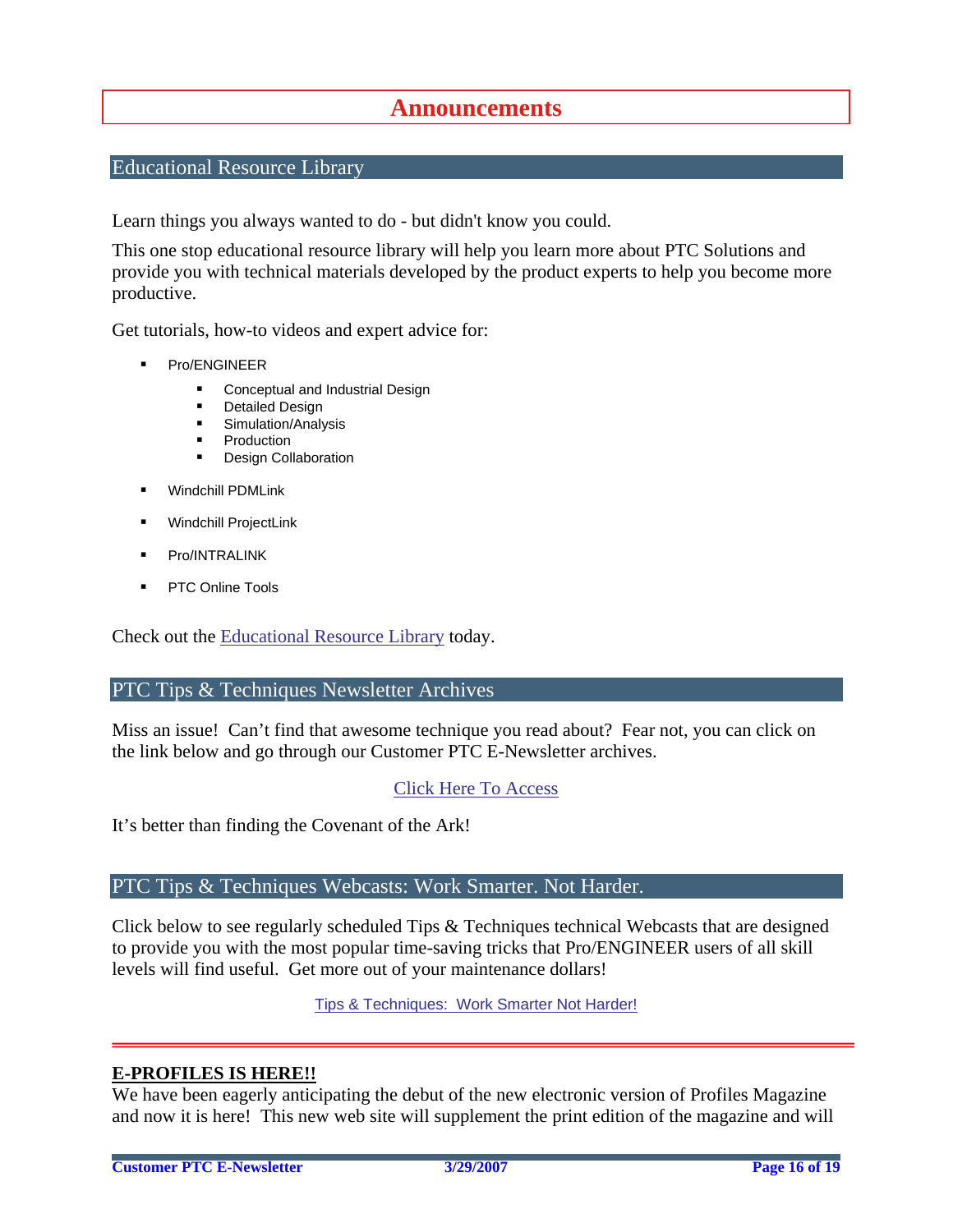provide new useful features not feasible with paper media. e-Profiles will provide you with 24x7, worldwide access to key information previously available exclusively in the print version. "Tips & Tricks," a popular feature pioneered by Pro/USER, has also moved to the web and will be expanded as the site matures.

Please take a few minutes to check out this new web site. We don't think you will be disappointed.

<http://profilesmagazine.com/>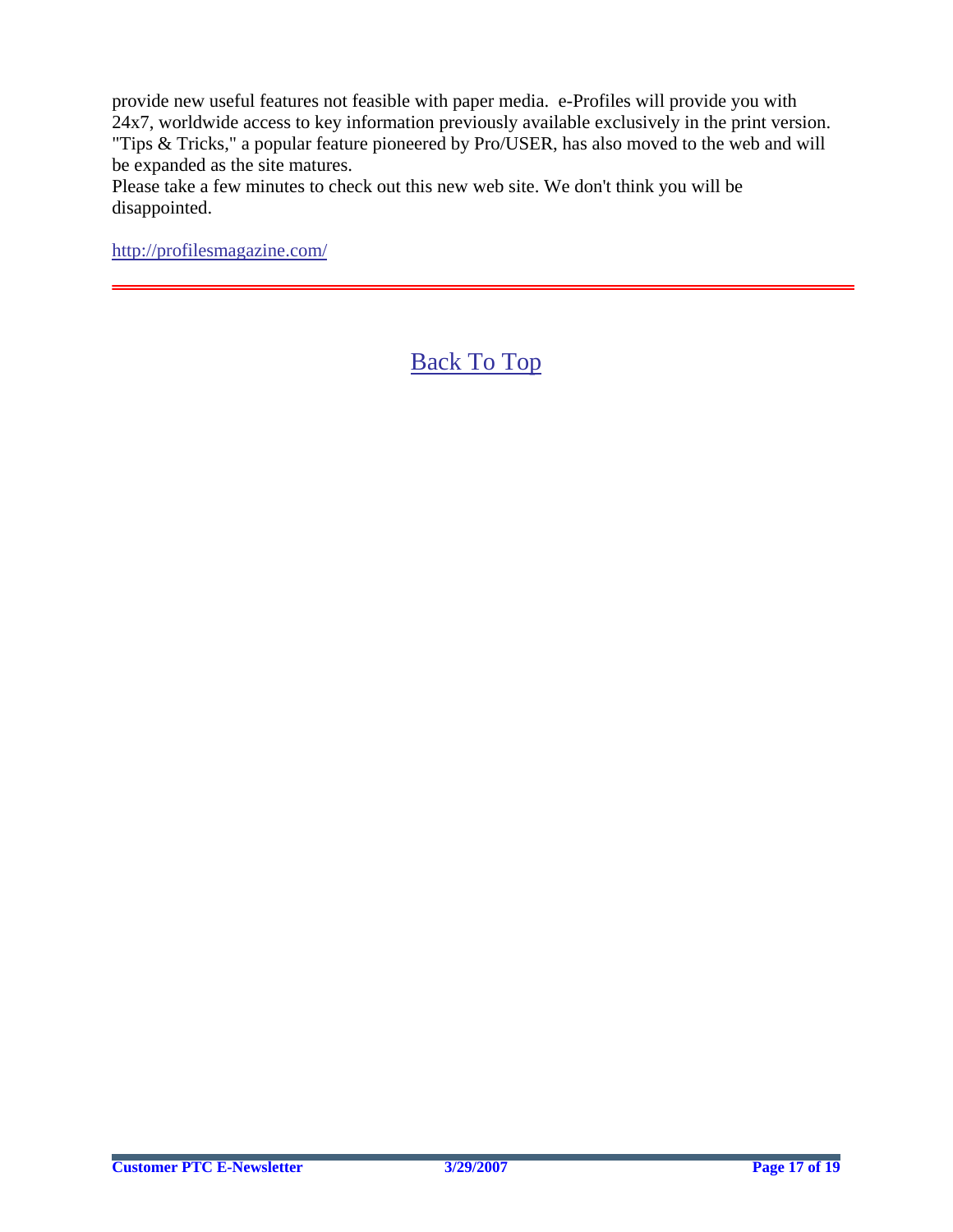# **Upcoming Events & Training Class Schedules**

<span id="page-17-0"></span>

| Upcoming, 2007   | Your local Pro/Engineer User Groups<br>http://www.ptcuser.org/rugs/                   |
|------------------|---------------------------------------------------------------------------------------|
| June 3 - 6, 2007 | Tampa, Florida<br><b>PTC/USER International Conference</b><br>http://www.ptcuser.org/ |

#### Events

Our seminars and conferences seek to provide you with relevant information regarding product development trends in your industry as well as innovative software learning experiences. Think of them as a constructive day off where you can share experiences and swap ideas with your peers.

If you can't manage to get away, we'll bring it to you. Check back often for regularly scheduled live webcast events.

#### [You're Invited to Attend…](http://www.ptc.com/company/news/events/index.htm)

Please visit the [PTC Education Services](http://www.ptc.com/services/edserv/) website for the latest training information including course descriptions, schedules, locations, and pricing.

• Attend a course at any PTC Center and receive a free copy of Pro/ENGINEER Wildfire Student Edition!

<http://www.ptc.com/services/edserv/index.htm>

#### Live Instructor-Lead Virtual PTC Training Courses

Virtual Classrooms provide interactive learning with a trained PTC instructor in convenient and manageable sessions that last approximately 4 hours over a series of days. It's easy to join a class right from your desk using a phone or voice-over IP technology.

Sessions are performed just like a traditional ILT (including interactive exercises where you and the instructor can work on lab exercises together) and feature some of our most popular ILT courses. These sessions cover the exact same material as the traditional ILT in-center courses. Also look for some of our most frequently requested mini-topics delivered in the same format that are only an hour - two hours in duration.

If you have any questions about these sessions or would like to see getting other courses, not on this list, on the schedule please feel free to contact me for more details. They are a great way to bring training to you without you having to worry about location or being out from work for long stretches.